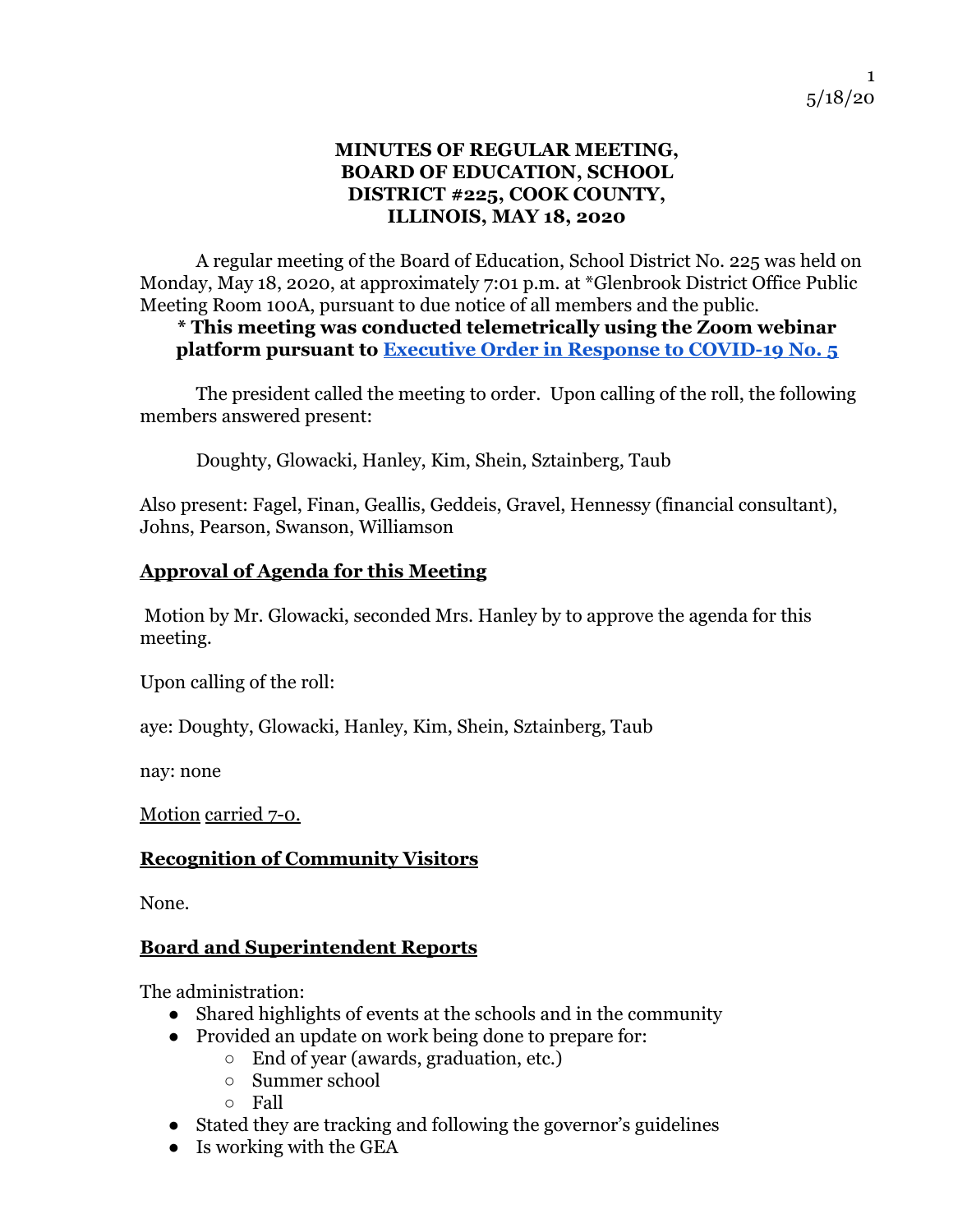#### 2 5/18/20

- Noted there was a case of a person testing positive for COVID-19 in our building, thankfully the person is doing well; the District is working with safety committee to assure all necessary steps are being taken to protect our students and staff and noted communication will be shared by the end of the week to the staff and the community
- Provided an update on refund for the canceled Hawaii trip

Board members:

- Discussed the GBN parade for graduates
	- Noted the parade that already took place was arranged by a parent group
	- Explained GBN is planning a graduate parade in the near future
	- Proud to be part of such a caring community, but noted it is important to make sure all are included because unfortunately some graduates were missed

In response to a board member's question, the administration stated the out of pocket loss for students on the canceled Hawaii trip was approximately \$553.

### **Motion to Approve Consent Agenda Items**

Motion by Mr. Glowacki, seconded by Dr. Sztainberg to approve the following items on the consent agenda:

- A. Appointments
	- a. Certified
	- b. Support Staff
- B. Resignations/Terminations
	- a. Certified
	- b. Support Staff
- C. FOIA
- D. Approval of Accounts Payable Bills \$1,397,796.17
- E. Approval of Payroll Disbursements \$3,665,451.94
- F. Approval of Revolving Fund Reimbursement None
- G. Minutes
	- a. April 27, 2020, Regular Board Meeting
	- b. April 27, 2020, Closed Board Meeting
	- c. May 4, 2020, Special Board Meeting
	- d. May 4, 2020, Special Closed Board Meeting
- H. Gifts

| <b>Donor</b>        | <b>Type of</b><br>Donation | <b>Description of</b><br><b>Donation</b> | <b>Purpose of Donation</b> | <b>School</b> and<br>Department | <b>Account</b><br>Number * |
|---------------------|----------------------------|------------------------------------------|----------------------------|---------------------------------|----------------------------|
| AbbVie -Youmin Xing | lmonetarv                  | 200.00                                   | Math Team                  | <b>GBN SAO</b>                  | 820707                     |
| AbbVie - Gang Zhao  | monetary                   | 400.00                                   | Math Team                  | GBN SAO                         | 820707                     |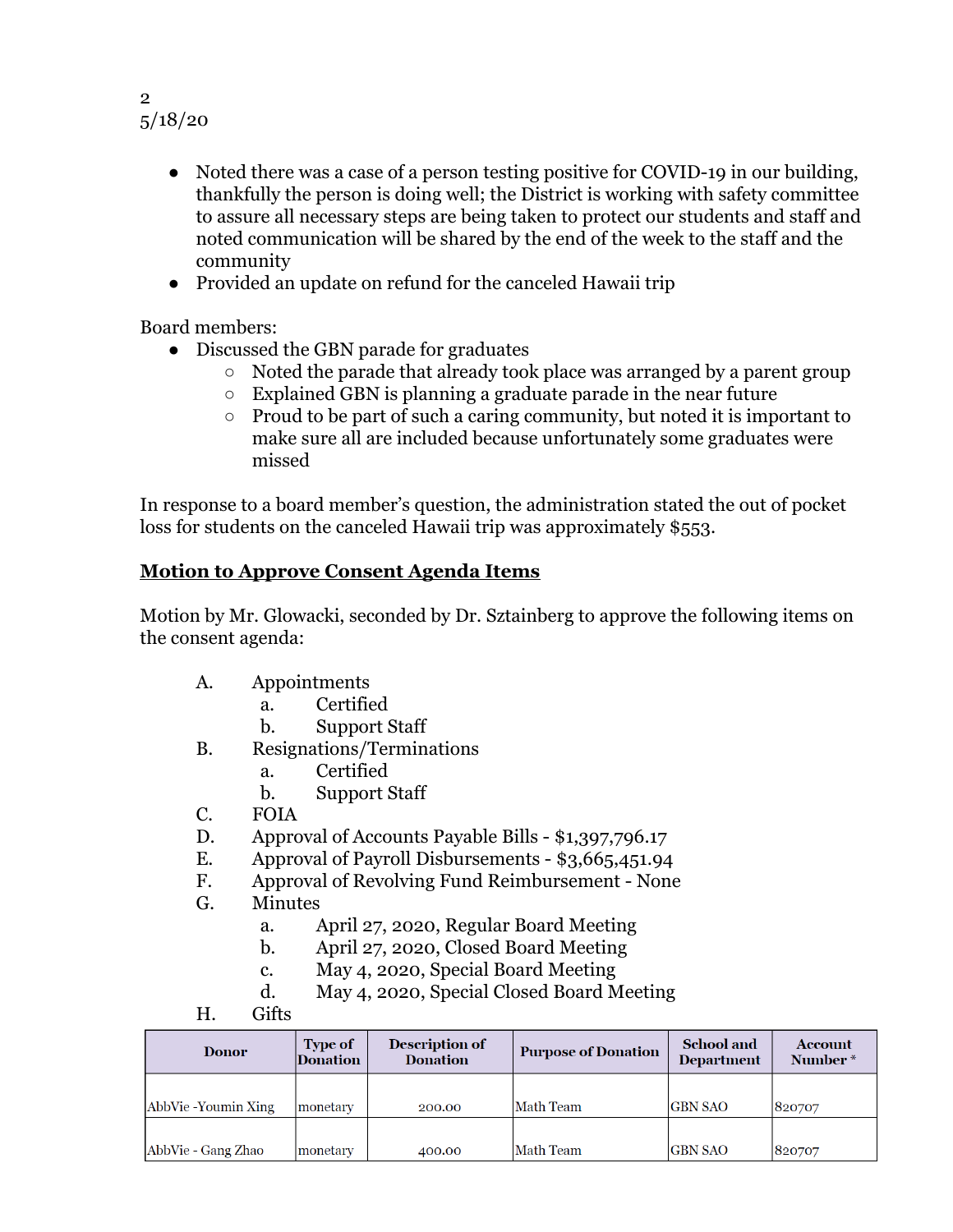- I. Special Leave Requests
- J. Special Education FTE Recommendation
- K. Non-certified FTE Recommendation
- L. School Calendar Recommendations for the 2021-2022 School Year
- M. Establishment of Regular Board Meeting Dates & Times
- N. Retirement Declaration
	- a. Certified Staff
	- b. Non-certified Staff
- O. Board Policy and Procedure Revisions
	- a. 5030 Policy Community Use of School Facilities
	- b. 6433 Policy One-Time Voluntary Termination Benefit Program for Administrators, Educational Support Personnel and Teachers, on or before June 30, 2020
	- c. 8010 Policy Student Eligibility for Admission
	- d. 8010 Procedures Student Eligibility for Admission
	- P. Resolution to Withdraw from the SSCRMP Health Pool
	- Q. Resolution Designating Interest Earnings in 2019-20 Fiscal Year and Prior Years

aye: Doughty, Glowacki, Hanley, Kim, Shein, Sztainberg, Taub

nay: none

Motion carried 7-0.

#### **Discussion of a Resolution providing for the issue of not to exceed \$10,700,000 General Obligation Refunding School Bonds, Series 2020, the District for the purpose of refunding certain outstanding bonds of the District, providing for the levy of a direct annual tax sufficient to pay the principal and interest on said bonds, and authorizing the proposed sale of said bonds to the purchaser thereof**

The administration:

- Welcomed Ms. Elizabeth Hennessy, financial consultant, from Raymond James
- Provided a brief summary of the refinancing of bonds and noted the timing of the ability to refund
- Noted that as a result of refunding debt we have saved approx \$13.4 million in interest payments
- Stated we have utilized cost savings to gain additional funds to allow us to make critical projects for the safety for our students
- Explained we do not have the opportunity to use these funds for other projects at this time
- Shared that by refunding some of our bonds, we will be able to save tax payers a considerable sum; although the tax savings on individual tax bills will be minimal
- Stated the savings goes directly to taxpayers and does not benefit the district other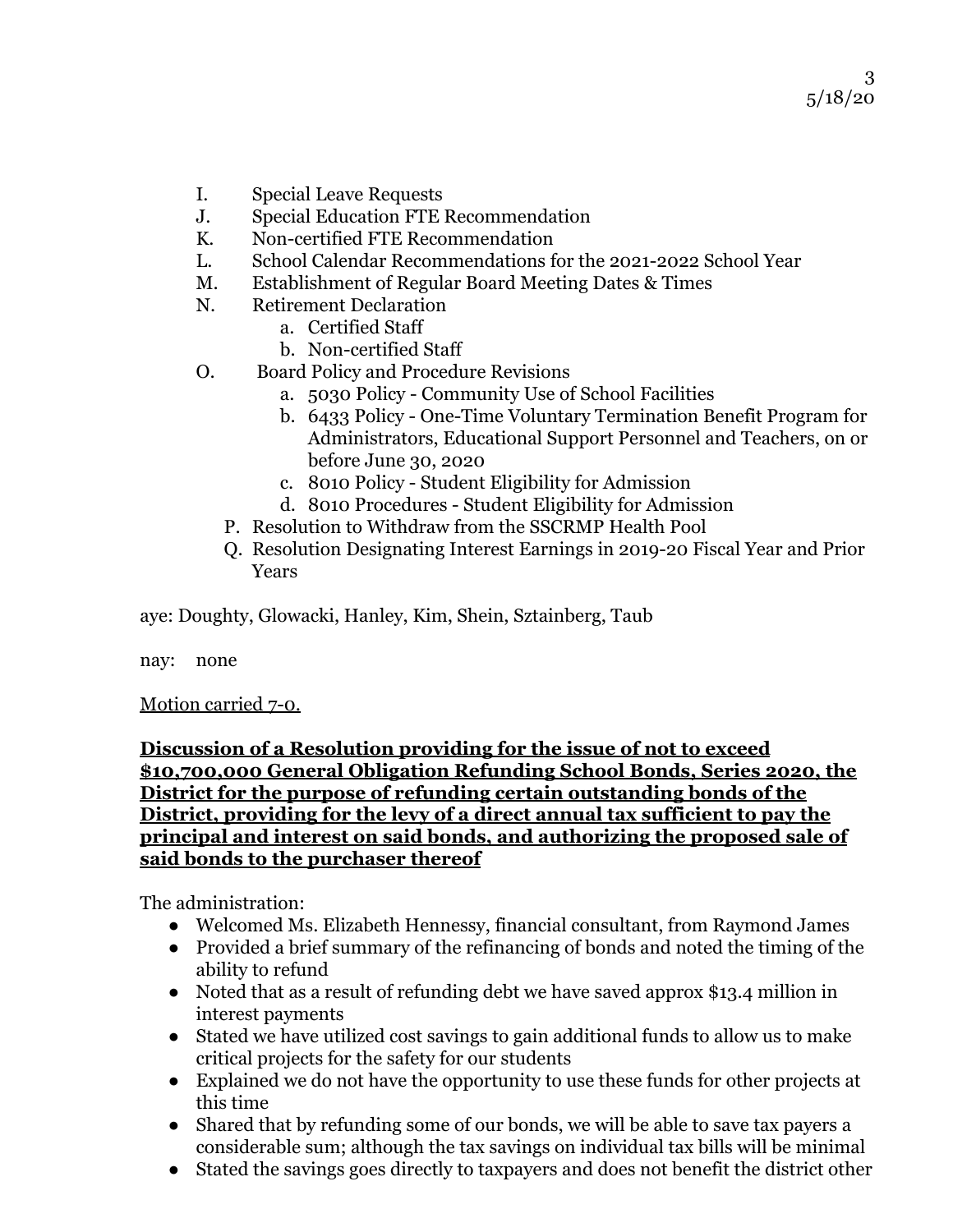4 5/18/20

> than establishing our efforts to address the impact of property taxes on the taxpayers

Ms. Hennessy presented the following information:

- Market Overview
	- Market Update (Demand high and low-interest rates)
	- One year History AAA-Municipal Market Data Index
	- Historical AAA-Municipal Market Data Index
		- Best situation (strongest AAA rated school district) & property tax base
		- All IL bonds are challenged with coronavirus
	- AAA-MMD Index Since Coronavirus Outbreak
- Debt Limit
- Working Cash Limit
- Current Situation (6 years and the district is debt-free)
- Refunding Opportunity
- Current Refunding of Series 2010 Build America Bonds
- Refunding Results Over the Last 5 months
- Disclaimer: The Board would take action at the last meeting in June and the sale would take place at the end of August or beginning of September

In response to board members' questions, the administration and Ms. Hennessy:

- Provided clarification on information shared
- Discussed fees and stated the savings are inclusive of fees
- Stated it is possible to use district reserves to save on interest rates, this will be evaluated when it gets closer to the sale
- Discussed timeline flexibility
- Stated the administration would come back to the Board if the market changed considerably
- Will correct timeline document for next board meeting
- Are asking for a vote at the June 22, 2020 board meeting

# **NSSED Financial Model Update**

The administration:

- Provided background and noted that after a 10-month study a new model has been established
- Discussed the model design
- Shared assessments to members
- Reviewed the district's proportional allocation of 13.24%
- Outlined program-driven expenses for both programs and service
- Noted credits and rebates to member districts
- Commented that the model will be reviewed annually
- Stated at this point, the model predicts a \$40,000 savings for the district

The board committee member: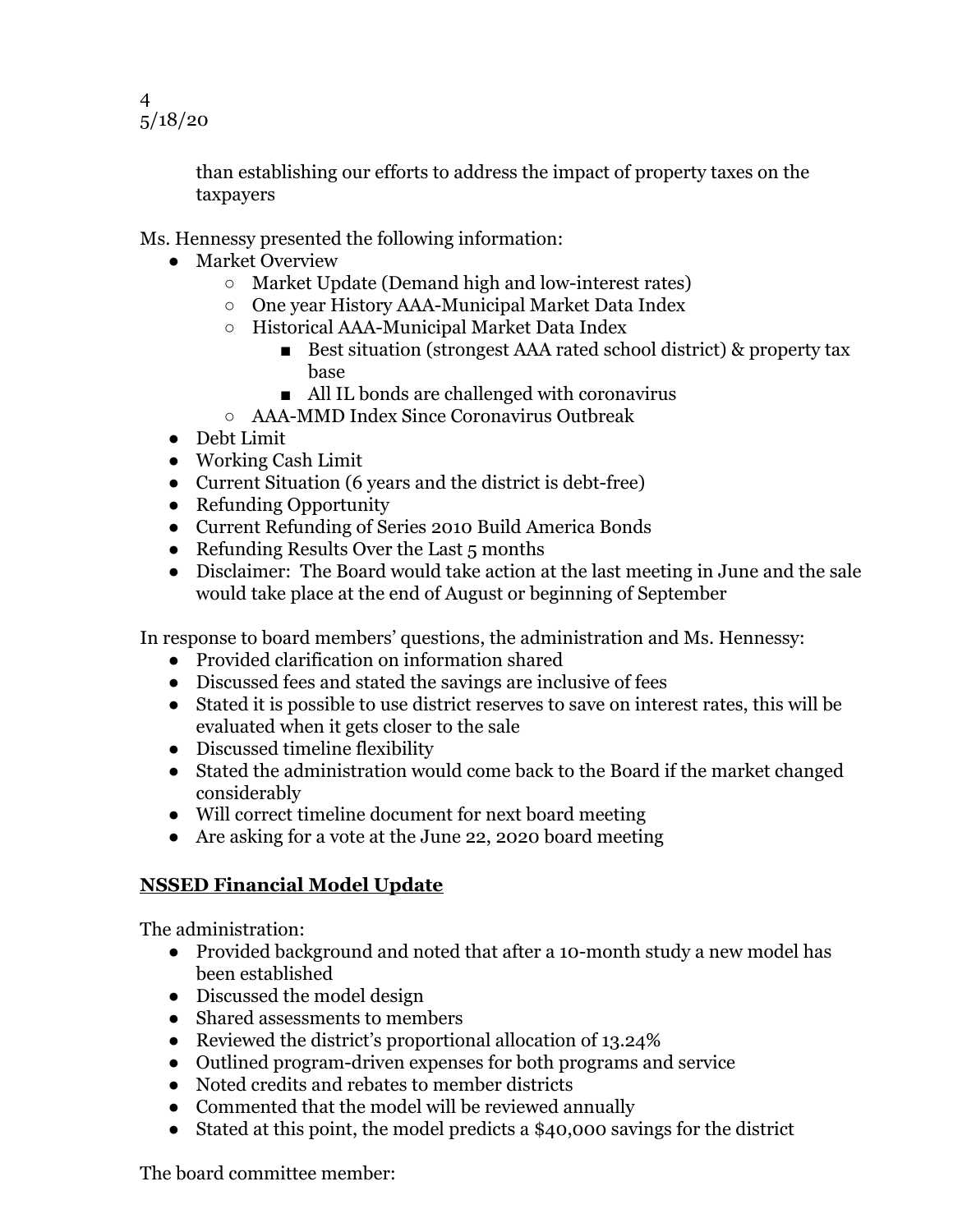- Summarized the work of the committee
- Thanked Dr. Gravel and Dr. Pearson for their work
- Noted everyone in the consortium wanted to make sure the model was fair to everyone
- Discussed the future flexibility of the model
- Noted this model is vastly superior to past practices
- Communicated that the committee is working on compiling a reference guide to define terms and membership benefits and a one page summary with the goal of transparency
- Stated one important membership benefit is guaranteed placement

In response to board members' questions, the administration:

- Provided more detailed information regarding non-member districts and how having non-members benefit member districts
- Discussed the level of services between elementary schools versus high schools
- Confirmed the proportion cost is based on student count
- Explained possible reasons for neighboring high schools not participating in the program
- Reviewed transition from NSSED program to district programs
- Noted we are studying building capacity in our schools
- Shared adult services is a piece we continue to work to sustain
- Noted most districts that have pulled out from NSSED have been elementary and if the home school did not have the capacity the student may not be part of their home school or community
- Stated feedback from member districts have been positive, they feel it is equitable and meets their needs

A board member would like more information on the costs in the future, for context and stated we do have a very talented in-house staff.

If anyone has further concerns please contact Jennifer, if not, there is consensus to proceed to support the recommended model.

# **Special Education Non-certified FTE Recommendation**

The administration:

- Reviewed the recommendation reduction of 1.77 FTE
	- Through attrition and reallocation
- This will come back on consent

# **District Office FTE Recommendation**

The administration:

- Reviewed the recommendation a reduction of 1.0 FTE for both non-certified and administrative
- Stated this will be on the consent agenda at the next board meeting

In response to a board member's question, the administration stated: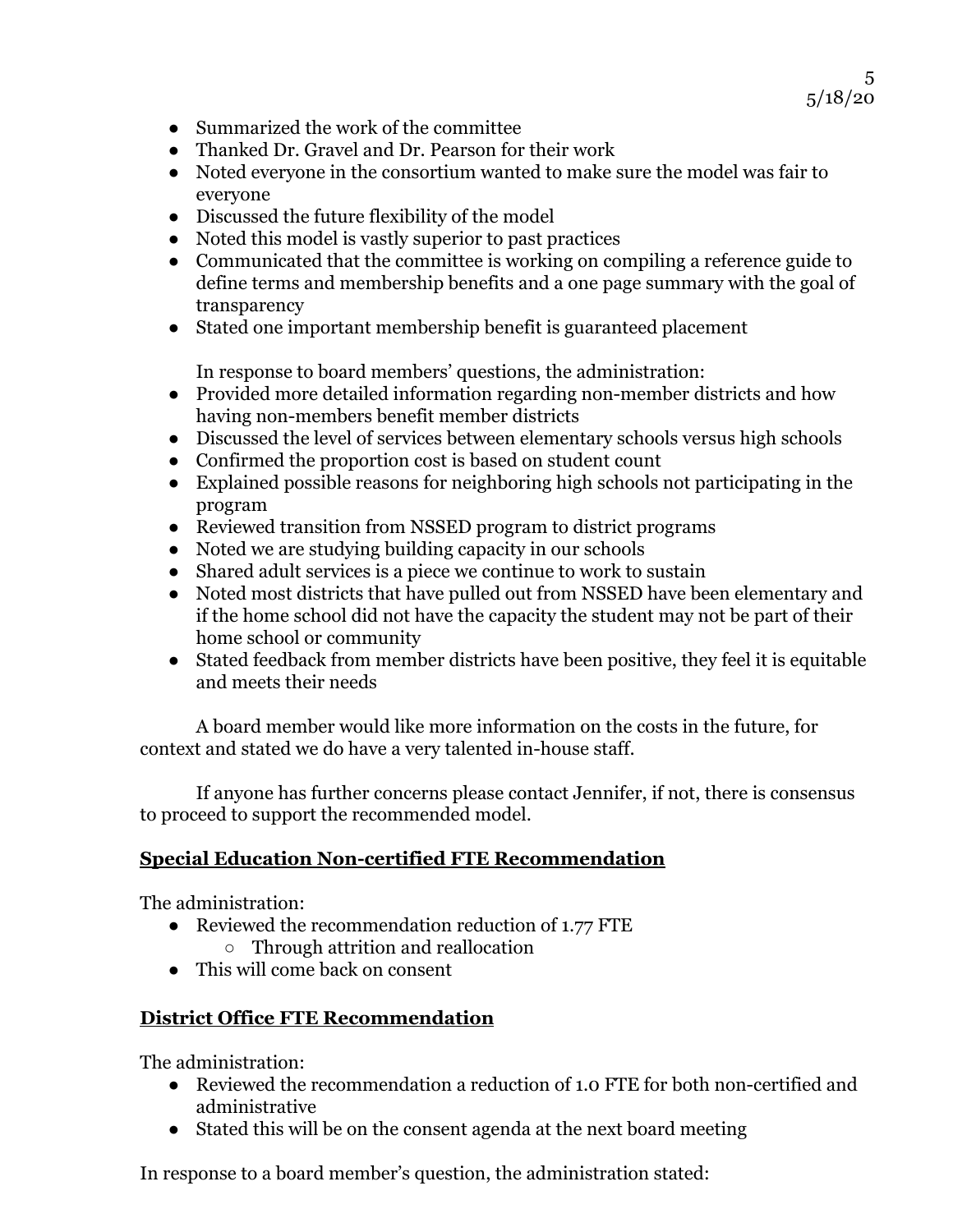

- FTE was reduced through attrition and restructuring
- The positions were the network supervisor and technology manager

### **Selection of a Consultant and Broker of Record for the School District's Self-Insurance Plan**

The administration:

- Noted our satisfaction with the Horton Group has been well-established and their work has been exemplary
- Reviewed the recommendation

### **Approval of Selection of a Consultant and Broker of Record for the School District's Self-Insurance Plan**

Motion by Mr. Glowacki, seconded by Dr. Sztainberg to authorize the administration to enter into an agreement with the Horton Group to serve as the school district's health benefits consultant and broker of record for the remainder of plan year 2020 at a cost not to exceed \$55,000 and plan year 2021 (January 1, 2021-December 31, 2021), at a cost not to exceed \$110,ooo per year.

Upon calling of the roll:

aye: Doughty, Glowacki, Hanley, Kim, Shein, Sztainberg, Taub

nay: none

Motion carried 7-0.

# **Review and Summary of Board Meeting**

The board president summarized what happened at the meeting and future meeting dates.

# **Possible Topics for Future Board Meetings**

The Board asked for:

● Information regarding the effectiveness of e-learning at the Glenbrooks

In response to a board member's question, the administration provided information on Chromebooks for summer school and freshman.

Future Regular Meeting Dates:

Monday, June 8, 2020 - 7:00 p.m - Special Board Meeting Monday, June 22, 2020 - 7:00 p.m. - Regular Board Meeting